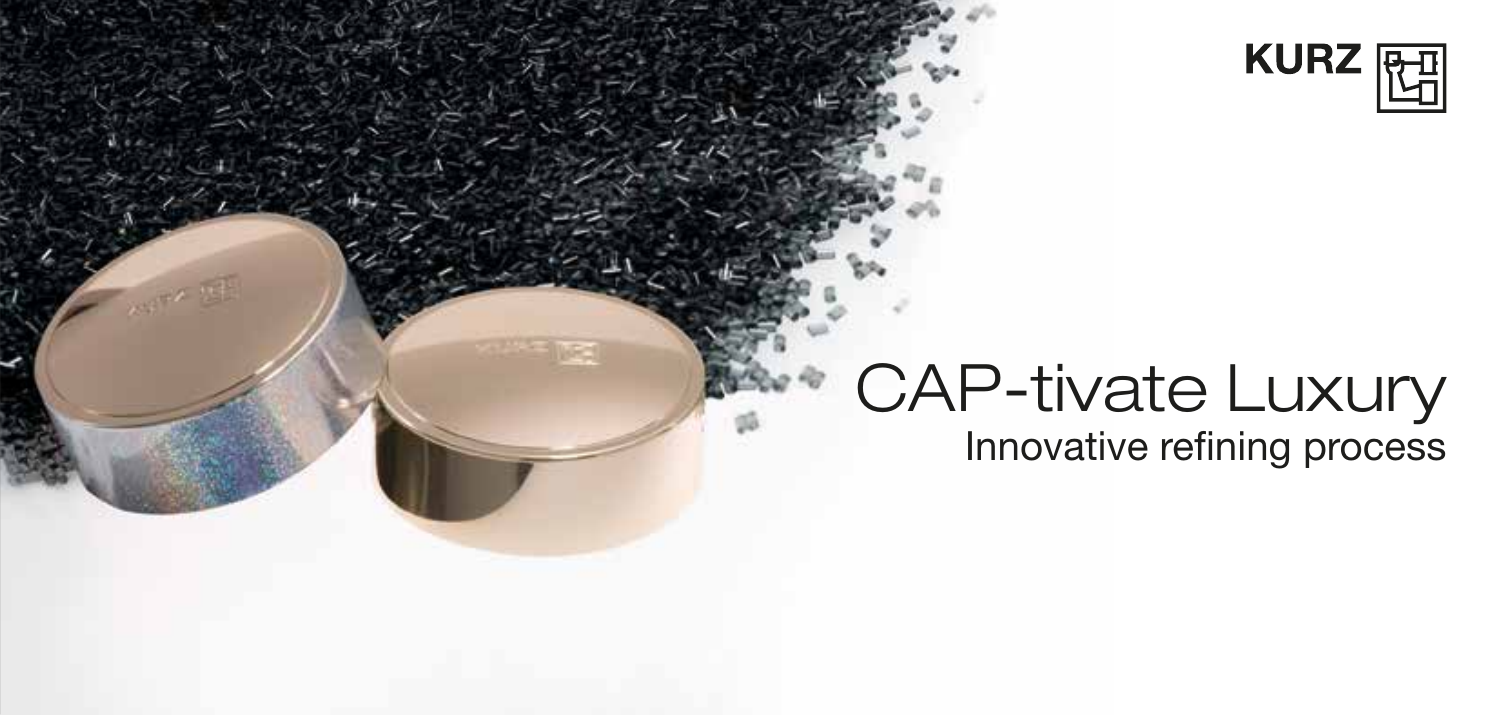## Our unique finishing technology gives your design the wow effect!



A high-quality product deserves exquisite packaging to underline its premium character. With our innovative new **CAP-tivate Luxury** decorative feature, you can ensure that your products stand out at the POS and set them apart clearly from competitor products. Our stamping foil solution offers a more costeffective, quicker and environmentallyfriendly manufacturing alternative compared with electroplating with unparalleled design variety.

Our extensive portfolio of high-gloss and matt metal and woodgrain designs or holographic

effects allows you to design your caps flexibly and individually. The brilliant surface finishing also creates a unique and noble elegance. Especially attractive: Bicolor looks are no longer a problem thanks to our patent pending CAP-tivate technology. This ensures that the customer is focused completely on your brand and your product!

We offer you an exclusive complete package: from consultation and design development, machine and tool supply, to subsequent support and maintenance.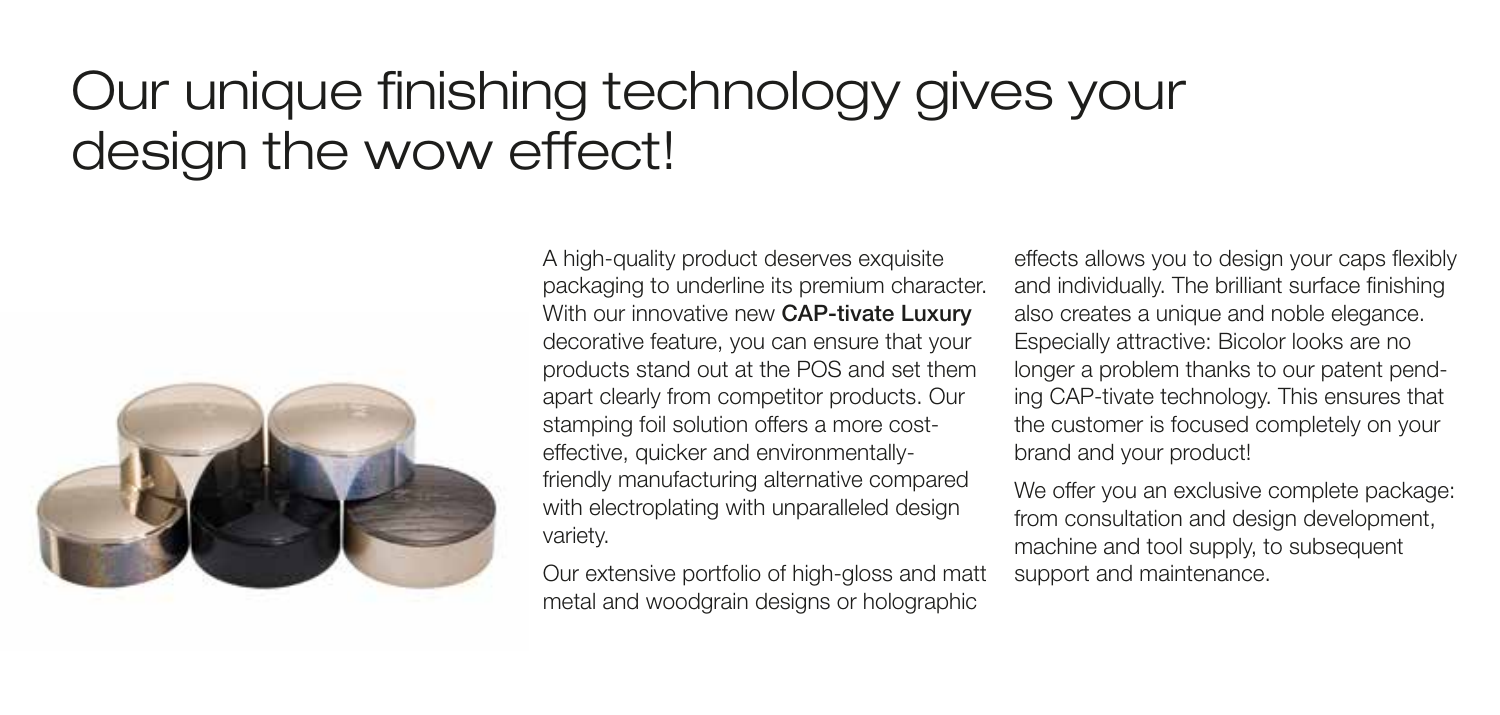